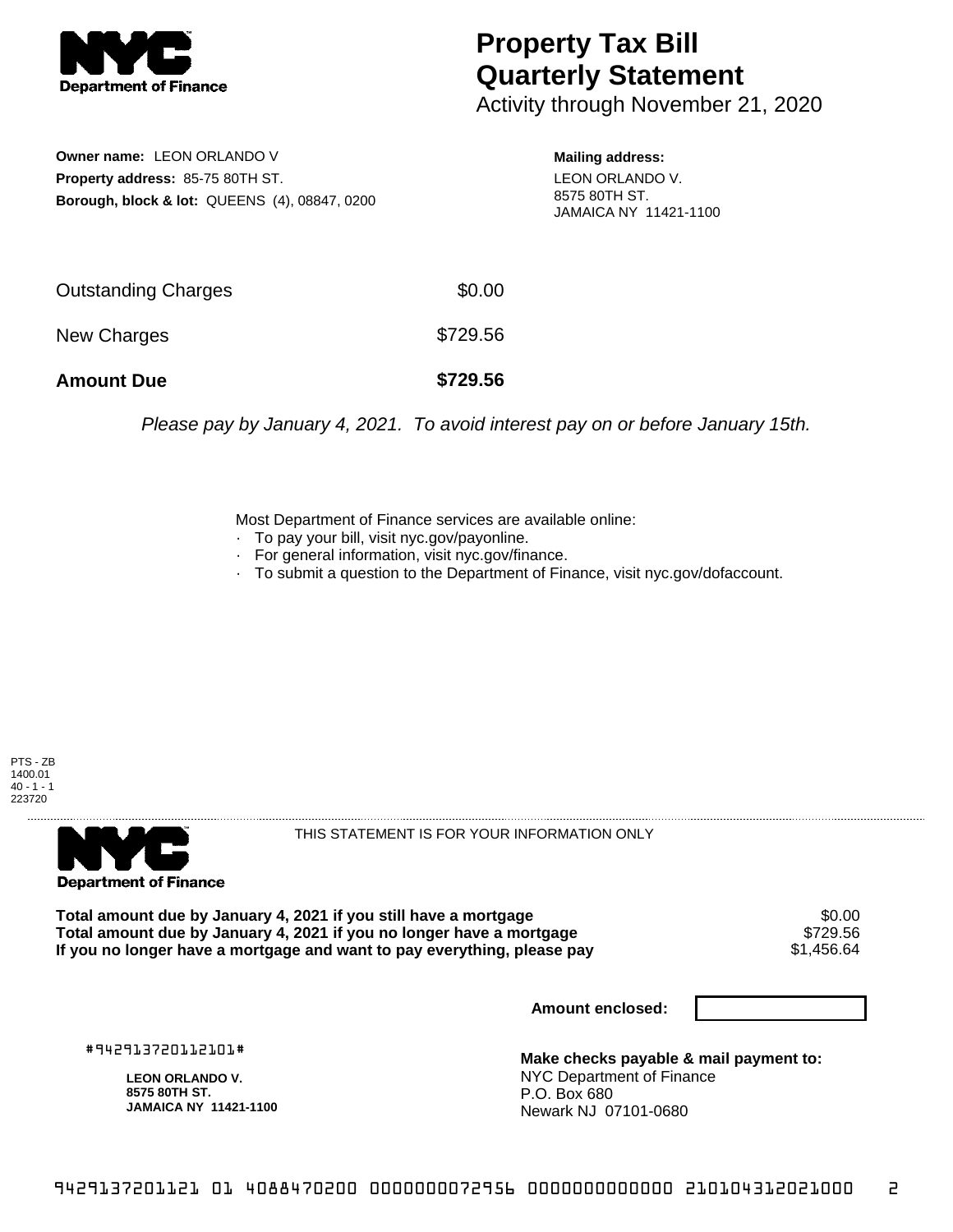

| <b>Activity Date Due Date</b>                                                                                  | Amount        |
|----------------------------------------------------------------------------------------------------------------|---------------|
|                                                                                                                | \$0.00        |
| 01/01/2021                                                                                                     | \$738.92      |
|                                                                                                                | $$-9.36$      |
|                                                                                                                | \$729.56      |
| <b>Activity Date</b><br><b>Due Date</b>                                                                        | <b>Amount</b> |
| 04/01/2021                                                                                                     | \$738.92      |
|                                                                                                                | $$-9.36$      |
|                                                                                                                | \$729.56      |
| If you pay everything you owe by January 4, 2021, you would save:                                              | \$2.48        |
| How We Calculated Your Property Tax For July 1, 2020 Through June 30, 2021                                     |               |
| Overall                                                                                                        |               |
| <b>Tax Rate</b>                                                                                                |               |
| 21.1670%                                                                                                       |               |
|                                                                                                                |               |
|                                                                                                                |               |
|                                                                                                                | <b>Taxes</b>  |
| \$30,724                                                                                                       |               |
| $-15,362.00$                                                                                                   |               |
| \$15,362 x 21.0450%                                                                                            |               |
| \$3,232.96                                                                                                     | \$3,232.96    |
| $$-1,410.00$                                                                                                   | $$-296.00**$  |
|                                                                                                                | \$2,936.96    |
|                                                                                                                | \$2,955.68    |
|                                                                                                                | $$-18.72$     |
| ** This is your NYS STAR tax savings. For more information, please visit us at nyc.gov/finance or contact 311. |               |
|                                                                                                                | 21.0450%      |

Please call 311 to speak to a representative to make a property tax payment by telephone.

## **Home banking payment instructions:**

- 1. **Log** into your bank or online bill pay website.
- 2. **Add** the new payee: NYC DOF Property Tax. Enter your account number, which is your boro, block and lot, as it appears here: 4-08847-0200 . You may also need to enter the address for the Department of Finance. The address is P.O. Box 680, Newark NJ 07101-0680.
- 3. **Schedule** your online payment using your checking or savings account.

## **Did Your Mailing Address Change?**

If so, please visit us at **nyc.gov/changemailingaddress** or call **311.**

When you provide a check as payment, you authorize us either to use information from your check to make a one-time electronic fund transfer from your account or to process the payment as a check transaction.